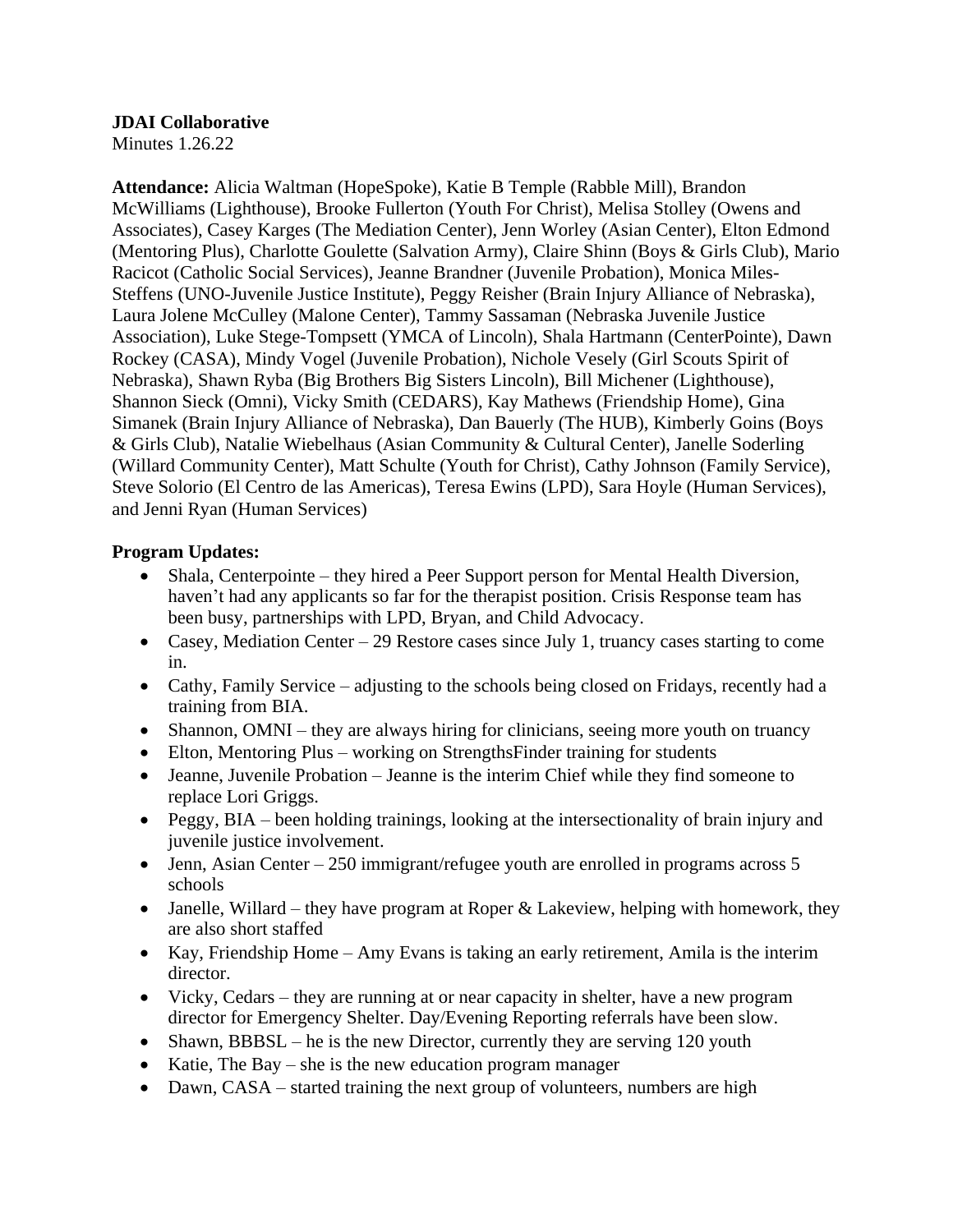- Claire, BGC programming as normal, figuring out how to serve families during covid Fridays, have come up with "BGC in a Box", working on virtual program
- Charlotte, Salvation Army continue to serve youth in their programs
- Alicia, HopeSpoke also hiring for therapists
- Steve, El Centro working with 6 middle schools and 4 high schools, back on zoom for about 75% of their schools, Center-based program is still in person on Wed nights.
- Matt, Youth for Christ  $-50$  youth initially connected, seeing smaller numbers than precovid
- Nichole, Girl Scouts older troops have been busy, staying connected with community planning and career planning
- Tammy, NJJA they are starting RED trainings again, May 4-6 is their statewide conference
- Dan, The HUB working remotely, continue to receive requests for assistance with covid relief funds
- Melissa, Owens staffing is a big issue
- Brooke, Youth for Christ programming is back to zoom, have a lot of active fathers this year
- Luke, YMCA continuing with Teen Night programs, their first event of 2022 is on Saturday
- Mario, CSS staff shortage, have locked their doors to the public through Feb, appointment-based services only.
- Natalie, Asian Center they are onboarding some new staff to work with youth, their 30year anniversary is this year.
- Kim, Boys & Girls Club celebrating their 15-year anniversary, moving into some headquarters in March to expand services, really focusing on mental health support for staff and students through various partnerships and technology.
- Jolene, Malone Center been a busy month enrolling programs, Take Pause is going well, been getting to know the new police chief & officers.
- Chief Ewins, LPD Keep Cops Accountable is Jan  $27<sup>th</sup>$  at the Malone Center, looking forward to meeting people.

# **NCJJ State Plan Priority Discussion:**

They are working on a federal project to get the State back in compliance to be able to access Title II dollars. They are working on a 3-year plan and currently starting the 2<sup>nd</sup> year of planning. They reviewed all the Nebraska Juvenile Justice Comprehensive Plans as well as some other state plans and will be gathering community input next through a survey.

# **Community Diversion Common Referral Process:**

Hopefully everyone has taken the time to review the guidelines and has started using the Common referral form to take referrals from Diversion. If you are having any problems connecting with families let the diversion caseworker know. Also be sure to keep the spreadsheet updated as programs change. Materials can all be found here:

[https://drive.google.com/drive/folders/1asRwVCZI6SyssG0zmLwPxY6EMKs9DIGz?usp=shari](https://drive.google.com/drive/folders/1asRwVCZI6SyssG0zmLwPxY6EMKs9DIGz?usp=sharing) ng